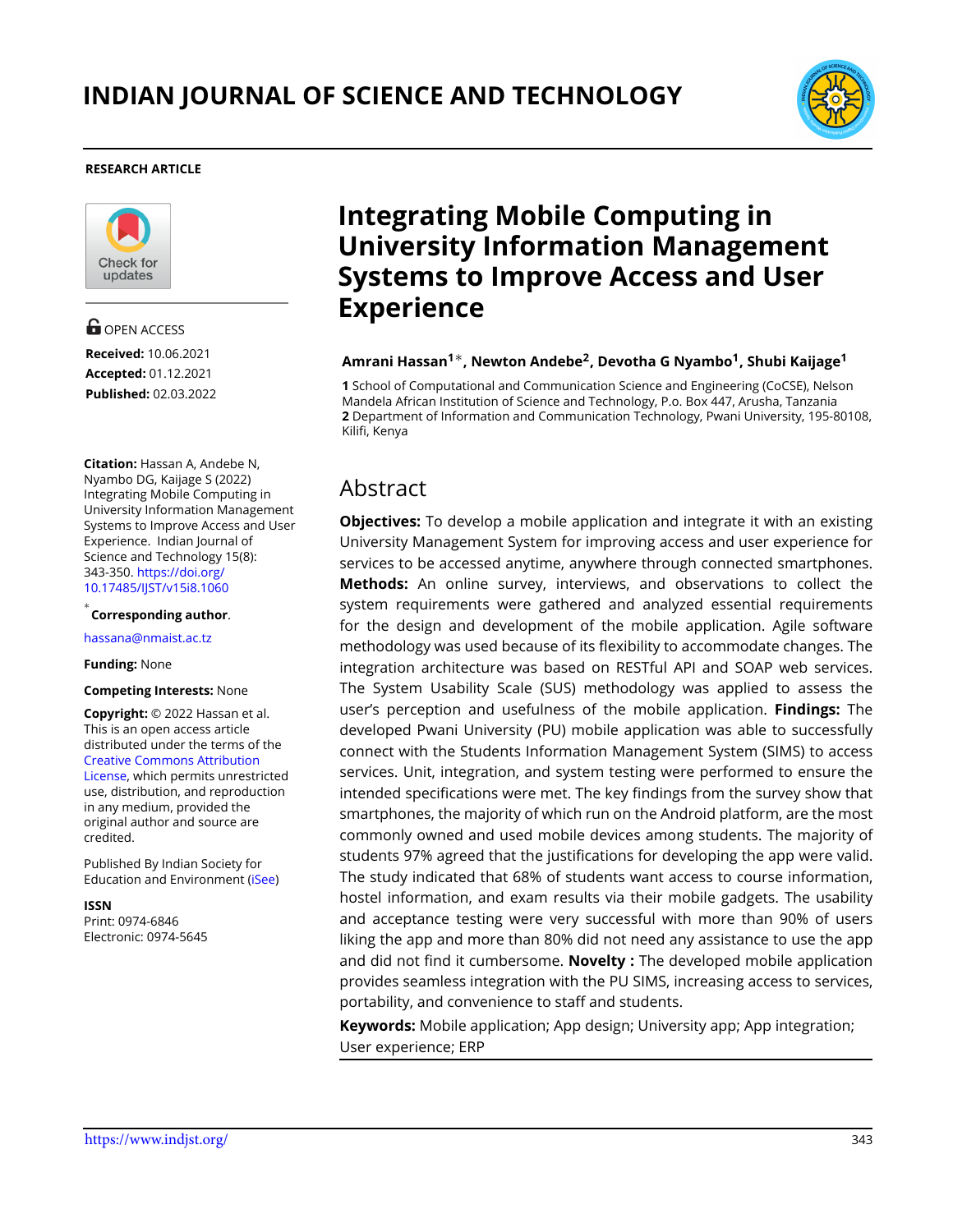## **1 Introduction**

Technologies have taken center stage, especially in education, health, the economy, and commerce  $^{(1)}$  $^{(1)}$  $^{(1)}$ , this has accelerated the access to digital services and online interactions across the divide. Advances in technology have led to more widespread use of mobile technology in education, especially at the university level  $^{(2)}$  $^{(2)}$  $^{(2)}$ , thus providing a virtual platform for electronic teaching, learning, and service delivery. This new reality is forcing universities, both private and public to consider how to integrate phones into educational settings<sup>[\(3\)](#page-7-2)</sup>. Mobile applications have a lot of potential for educational use, particularly in university studies<sup>([4](#page-7-3))</sup>. The rising need for Enterprise Resource Planning (ERP) systems to be accessed via mobile devices has been fueled by the proliferation of mobile devices, ongoing developments in mobile computing  $^{(5)}$  $^{(5)}$  $^{(5)}$ , creating a major shift from desktop ERP systems to mobile platforms. One of the most important factors that determine the performance of many applications is usability $^{(6)}$  $^{(6)}$  $^{(6)}$ , which is one of the determinant factors in the adoption of those applications. Since 2015, the average annual growth rate in smartphone connections in Sub-Saharan Africa has been 28%, and smartphones now account for nearly half of all connections <sup>([7\)](#page-7-6)</sup>. The widespread usage of cell phones has linked all stakeholders in the value chain <sup>[\(8\)](#page-7-7)</sup>. Smartphone ownership and usage have increased in Kenya, this can be attributed to affordable prices, reasonable calling charges, and internet bundles. Mobile telephony subscriptions in Kenya were recorded as 45.6 million, which represents a 97.8% rate of penetration $^{(9)}$  $^{(9)}$  $^{(9)}$ . Therefore, as more people get connected to the network, they create the demand for mobile applications to access various services based on their needs.

Laptops and desktop computers which are mainly fixed in the offices are used to access the SIMS, since the systems are accessible via these devices, fewer people can use them. As a result, this project suggested developing an Android mobile app to link it with the SIMS which is currently hosted on-premise at PU. Therefore, this paper reports an integration of mobile computing based on RESTful API and SOAP web services to improve access and user experience of SIMS with a case of PU in Kenya. The PU App will be conveniently accessible through the internet compared to the existing local area network access on desktops and laptops. The acquisition cost, portability, and navigation, besides it, save time and cost.

The previous study was conducted; A review study of COVID-19 mobile applications with various features integrated with health care facilities, the study examined and assessed the many features, functionality, and efficacy of the mobile apps<sup>[\(10](#page-7-9))</sup>. To design cardiopulmonary resuscitation assistance apps, the Kano model is utilized to elicit user requirements and provide insight into their needs and priorities  $^{(11)}$  $^{(11)}$  $^{(11)}$ . However, it does not provide a more complete description of those needs, necessitating the use of additional approaches. An ERP framework was proposed to integrate ERP with mobile applications through Service Oriented Architecture (SOA) and web services to synchronize data between the systems <sup>[\(12](#page-7-11))</sup>. The disadvantage of the approach is the web service security, which relies on a password in the body, but it would be preferable if security could be added to the header. A method for connecting different ERP systems with mobile applications is by creating a communication and information standard and adjusting each system's information to the standard by using adapters  $^{(13)}$  $^{(13)}$  $^{(13)}$ . The drawback is the process of developing the information standard has been a long one that has necessitated extensive investigation to identify various ERP data and their relationship to the standard. Currently, the adapters that have been developed only cover a tiny portion of the ERP's conceivable functions. Problems associated with mobile ERP adoption rates and measuring the level of complexity, acceptance, and learnability<sup>[\(14](#page-7-13))</sup>. A study on Using an Adaptive System Architecture to Create Adaptive User Interfaces for Mobile ERP Apps according to the context of use<sup>([15\)](#page-7-14)</sup>. The study was implemented with Odoo ERP with the Odoo server, while the proposed solution will be integrated with Microsoft Dynamics NAV 2018 ERP. A mobile ERP architecture for an ERP system's sales department with a web service-based framework<sup>[\(16](#page-7-15))</sup> but the study focused only on the mobile ERP architecture for an ERP system's sales function. Also, a mobile ERP framework for SAP, a global ERP system company, is a research restriction in the paper because SAP ERP is not deployed in all businesses. Study to modernize the notion of controlling and handling information exchange on campus through a more user-friendly through the use of an Android app<sup>[\(17](#page-7-16))</sup>. An Android-based ERP solution that can be accessed from anywhere in the world and helps to keep ERP data in a centralized area<sup>[\(18\)](#page-7-17)</sup>. The mobile application for alumni of Soegijapranata Catholic University was developed and after graduation, the software was used to stay in touch with the university<sup>[\(19](#page-7-18))</sup>. The developed mobile applications in 17,18 and 19 were largely based on a native app model which hosted their resources as one full system compared to the proposed solution, which integrates the SIMS and mobile application.

The literature review was studied and analyzed. It has presented conceptual guidelines as well as architecture for the integration of mobile applications with management information systems popularly referred to as ERP systems. However, from the review, most of the studies were based on SAP and Odoo ERPs with adapters as the main architecture for integration, besides the developed apps were native. This paper presents the implementation of the Microsoft Dynamic Navision ERP-based SIMS and mobile app integration through RESTful API and SOAP web services thus, solving the problem of accessing university services from fixed laptops and desktops in offices.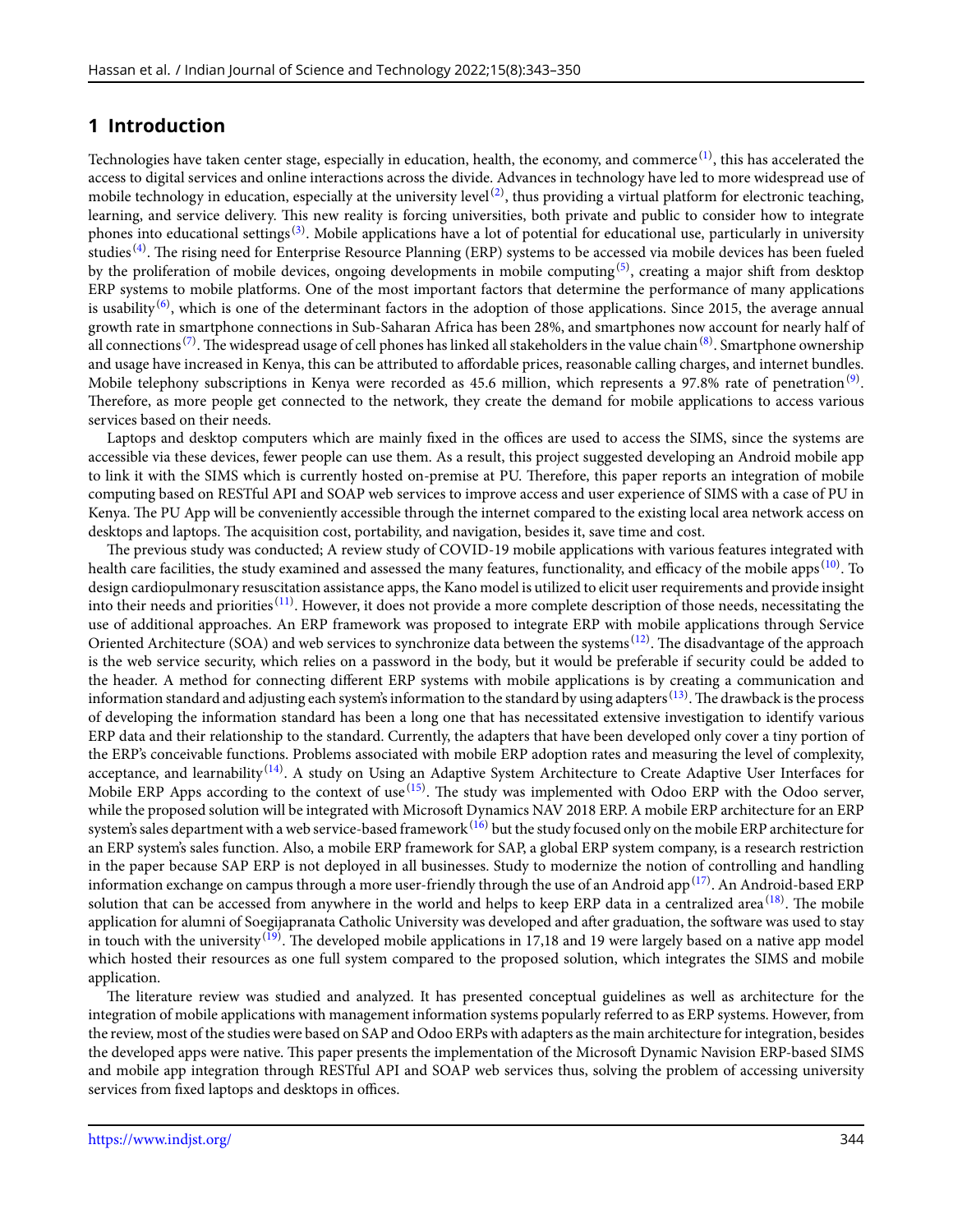### **2 Materials and methods**

This study's general approach involves a survey, literature review, data collection methods, interviews, observation, and a questionnaire for data collection and analysis. The Agile software development approach was used to build the PU App. The survey aimed to learn more about the mobile app development process, specifically the issues and challenges that arise when linking the mobile app's inbuilt database to the student's management information system.

### **2.1 Research case study area**

One of the most critical sections of the first objective of the analysis was to understand and address research questions such as "What would be the criteria for the PU mobile application?" "How will the new student management system be combined with the mobile system's database for real-time access?" and "How will the current student management system be integrated with the mobile system's database for real-time access?" The case study's findings helped to shape the criteria for the PU App's growth. The research was carried out at Kenya's Pwani University.

PU became a chartered university on 31st January 2013. It is located in Kilifi County, about 60 kilometers north of Mombasa and adjacent to the Indian Ocean, in the scenic resort town of Kilifi. PU's position helps to empower the city, inspiring many to seek higher education<sup>[\(20](#page-7-19))</sup>.

### **2.2 Data collection methods**

The simplified formula was used to measure sample sizes  $^{(21)}$  $^{(21)}$  $^{(21)}$ . Where population size was 8,500 and acceptance sample error of 5%. The sample size was found to be 368. Questionnaires, structured and semi-structured interviews, and observation were used to obtain quantitative and qualitative data for the analysis. Data were collected for two months in 2021, from January to February.

Structured questionnaires were issued to both the staff and students according to the research objectives. In this study, the interviews were mainly targeted at collecting technical requirements from the technical personnel. The observation was conducted especially during current systems performance and the users while interacting with the systems. Students and staff queuing seeking various services, especially from the ICT department. The survey data was analyzed using Google Forms' built-in functions for translating collected data into useful information through charts, graphs, and tables.

### **2.3 System development methodology**

Agile methodologies were used to develop the mobile app. This is because the agile approach means developers and customers have a direct line of contact<sup>[\(22](#page-7-21))</sup>. Requirements changes are a common occurrence that can trigger user frustration if incoming changes are limited, or project delivery delays if too many changes are allowed $^{(23)}$  $^{(23)}$  $^{(23)}$ . A combination of Agile hybrid approaches to meet the demands of developing volatile agile mobile applications<sup>[\(24\)](#page-7-23)</sup>. Summary of agile software methodology into four major phases; envision, solution, quality assurance, and product release  $^{(25)}.$  $^{(25)}.$  $^{(25)}.$ 

The mobile application was created using the tools and techniques; Flutter which is a Google released an open-source mobile app development framework in 2017 $^{(26)}$  $^{(26)}$  $^{(26)}$ . XML and JAVA which are the key sources of interaction between the mobile application interface and user inputs were created using Extensible Markup Language (XML) while the Java programming language was used to code the mobile application's functionalities. Android studio layout operations, which are the key source of interaction between the mobile application interface and user inputs, were created using Extensible Markup Language (XML). Android SQLite database is inbuilt by default in an android mobile operating system. It's also known as a "lighter" version of SQL, and it's supported by the majority of popular programming languages  $^{(27)}$  $^{(27)}$  $^{(27)}$ .

# **3 Results and Discussion**

### **3.1 Results for requirements gathering and analysis**

The survey was completed by 385 respondents. The key findings are presented as below; -

The occupation and gender of respondents in the university are male 66% and female 33%. With regards to device ownership and frequency of use, 97% of the respondents owned smartphones, and 39% own laptops. The aim was to check the prospective users of the proposed mobile app. For the respondents who owned more than one device, they were further asked on their most frequent device, of which almost 66% were frequently using their smartphones, with almost 29% on laptops. This indicated the frequent usage of smartphones more than the other devices. Of the respondents who owned smartphones, 96% were on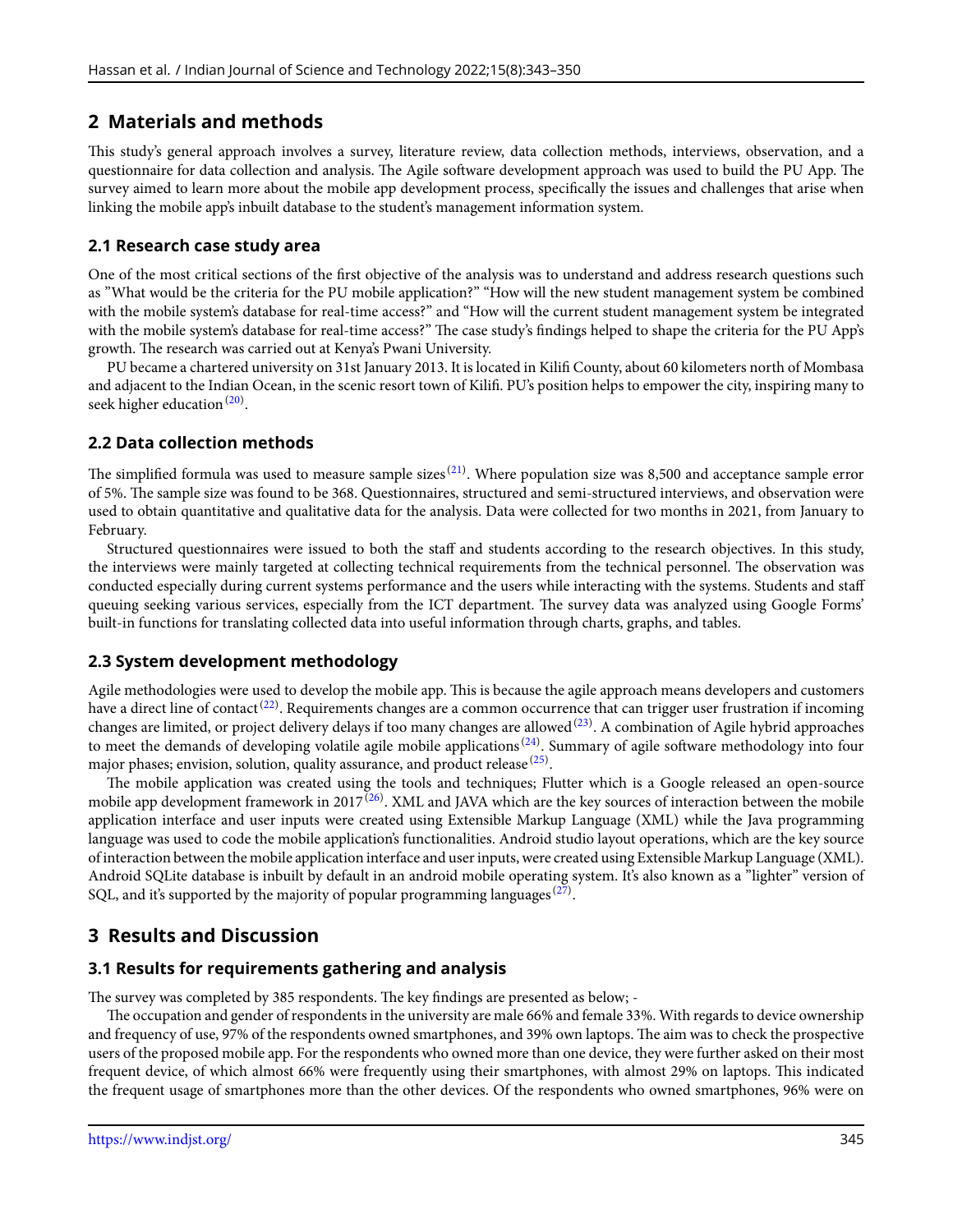<span id="page-3-0"></span>the android platform, while 2% were on the iOS platform as results shown in Figure [1.](#page-3-0) Thus, Android is the ideal platform for mobile applications. When respondents were asked whether they needed a mobile application to access PU services, an overwhelming majority responded positively. This is one of the justifications for the development of the PU App. The use of smartphones with 52% using their smartphones continuously while 47% use several times a day. This indicates the potential of the proposed mobile application with the user expected to interact more with the application. The respondents connected through the internet mostly through the campus Wi-Fi and mobile data.



**Fig 1.** The pie chart represents the mobile applications platforms

### **3.2 Results for system design**

The proposed mobile application has two main modules the existing SIMS and the inbuilt mobile application database and the user interface. Use Case modeling was used to show the processes and actors for the mobile app. The Activity diagram depicted the operation for viewing student profile use cases. User Interface (UI) design was simple, yet easy to navigate to provide a great user experience. Database design uses the information provided by the domain class diagram and use case. The database for the PU App was designed based on the requirements as depicted in the Use Case, activity, and sequence diagrams. The mobile app database design was on SQLite database which will link with API to interface with the MySQL server in the core student's management system. For the requirements specifications, the functional requirements for the mobile app that were extracted from the requirements specification phase are shown in Table [1](#page-3-1), while the non-functional requirements were also considered; the system will be updated and upgraded to accommodate new and improved functionalities, should be expandable without a major overhaul, the system will be stable, avoid frequent crashes, increasing uptime less downtime among others. The Conceptual framework is as shown in Figure [2](#page-4-0).

|  |  | Table 1. Functional requirements |
|--|--|----------------------------------|
|--|--|----------------------------------|

<span id="page-3-1"></span>

| Requirement                   | Description                                                                                                          | Actor                                   |
|-------------------------------|----------------------------------------------------------------------------------------------------------------------|-----------------------------------------|
| 1. Register New User          | The users will be assigned security privileges and assigned secured login<br>credentials i.e. user name and password | Systems Administrator<br>/student/staff |
| 2. Register Semester          | The system will allow a user to register for a new semester                                                          | Student                                 |
| 3. Register Units             | The system will allow a user to register for new semester units                                                      | Student                                 |
| 4. Check Fees<br>Balance      | The system will allow a user to query the balance of their fees                                                      | Student                                 |
| 5. Download Fees<br>Statement | The system will allow a user to download fees statement in read-only mode                                            | Student                                 |
| 6. View Payslip               | The system will allow a user to view monthly payslip                                                                 | Staff                                   |
| 7. Download Payslip           | The system will allow a user to download a monthly payslip in read-only mode                                         | Staff                                   |

# **3.3 The developed mobile application**

The "Pwani University app" or "PU app" key features are that students can view their profile, course management, finance management, and download read-only reports such as fees statements, unit registration forms, and examination cards from anywhere as long as they are linked to the internet. The mobile application, which was available for both iOS and Android, had many features; Login and verification; the default username is the student's registration number for example, "E40/PU/1234/20" and a one-time password (OTP) which must be changed after initial login. Semester and course registration were successful.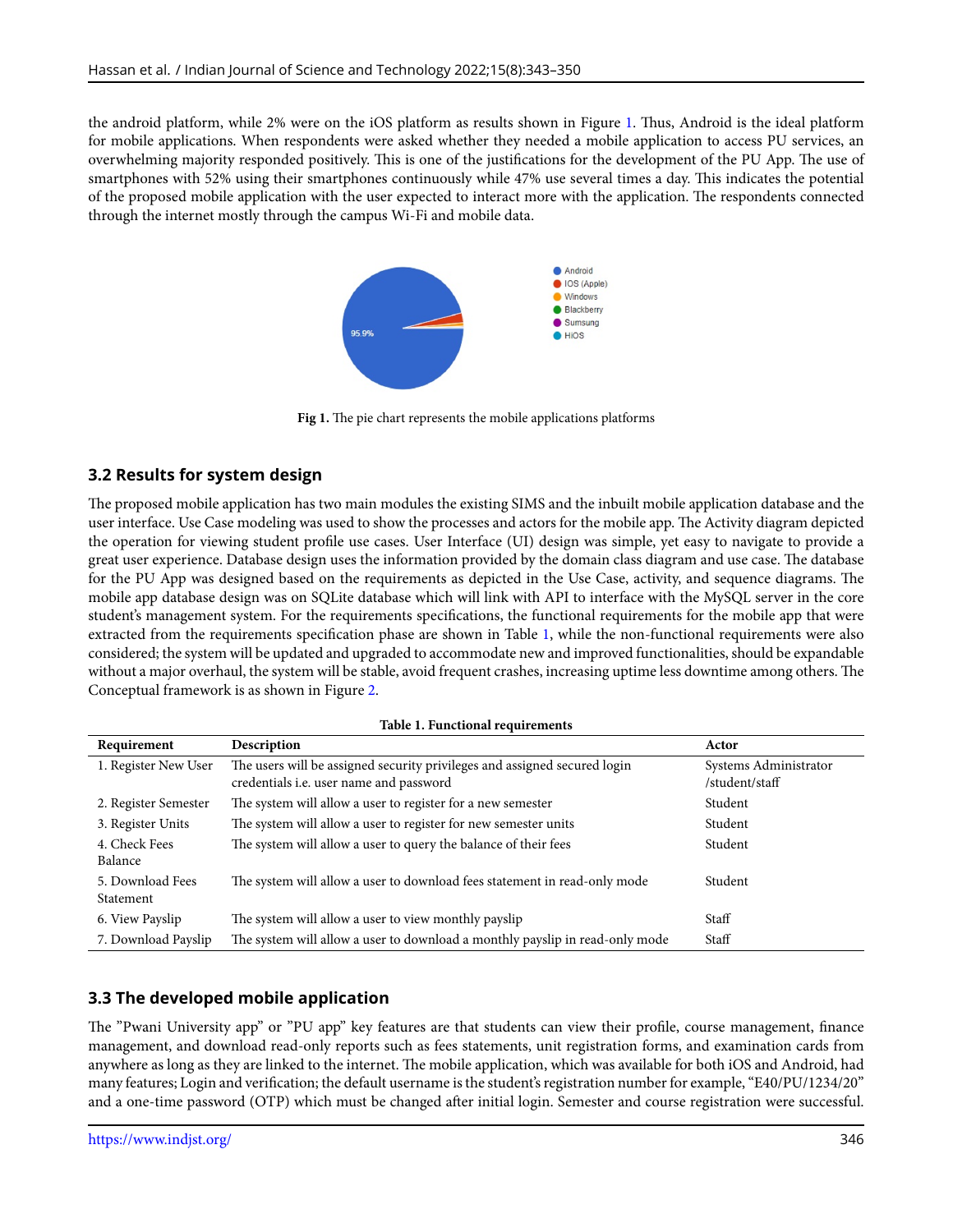<span id="page-4-0"></span>

**Fig 2.** The conceptual framework for the mobile app

<span id="page-4-1"></span>The students can quickly check the balance of their fees in their student portal account and download fee statement in pdf format. Figure [3](#page-4-1) shows the main dashboard for the mobile app



**Fig 3.** Main dashboard screen

### *3.3.1 SIMS and mobile app integration*

The integration between the PU student's management system and the mobile application was achieved by connecting through the Microsoft dynamics nav adapter acting as a bridge to translate service requests between the two systems. The web services RESTful API and the Web services SOAP API are protocols for exchanging data through the adapter.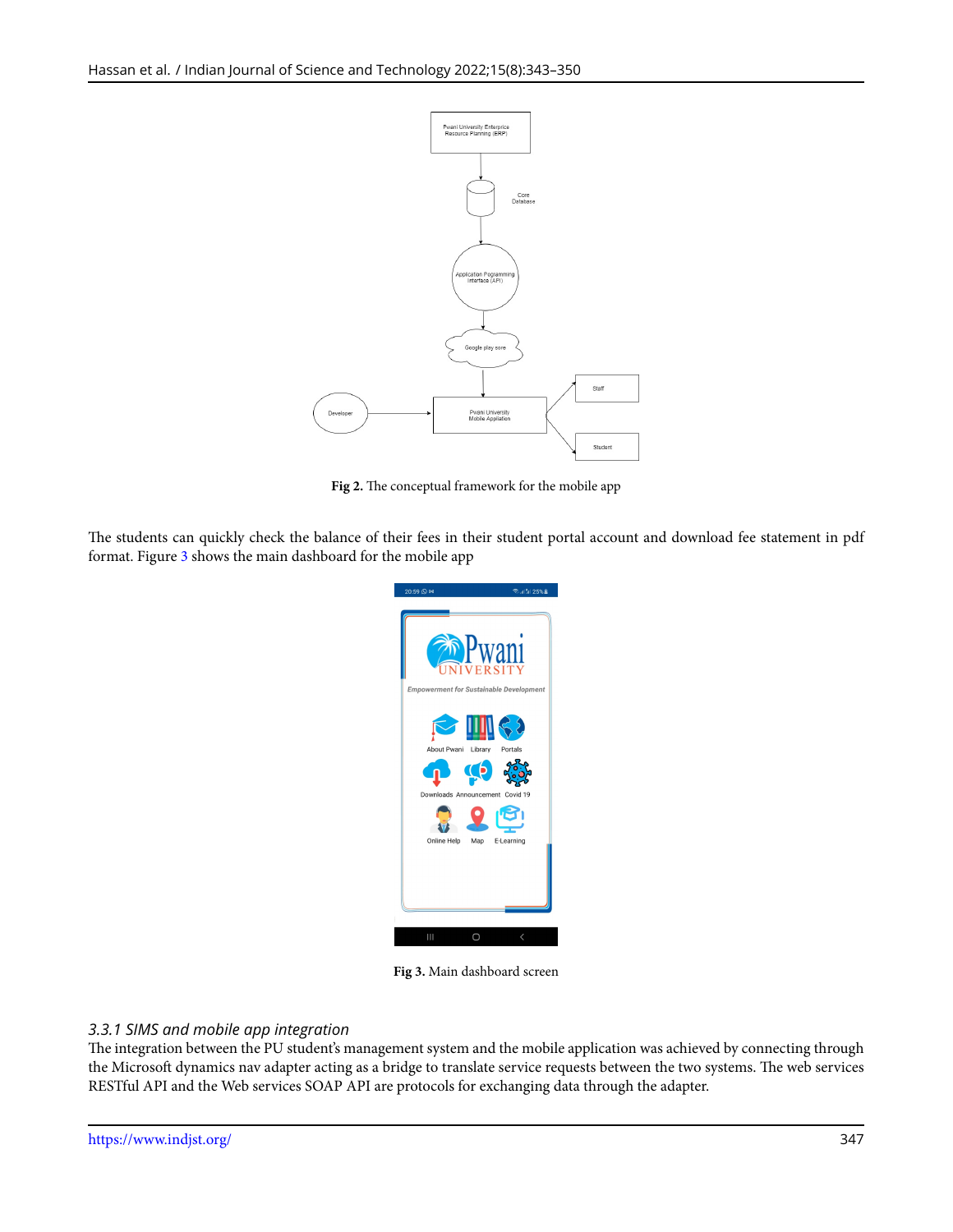#### *3.3.2 Challenges of the SIMS/Mobile app integration*

The SIMS is currently hosted on-premise, sometimes users experience slight delays in response also depending on the speed of their internet connection and performance of their mobile devices.

Security of the data transfer was a key issue due to highly sensitive data that was stored on the core information system, the management of the university approved access to the academic module, and on READ-ONLY mode, which means the mobile application was supposed to view the contents but not to write.

### **3.4 Validation of the mobile application**

During the validation process, the software was checked to confirm if the desired results were obtained, thereby enhancing the software's accuracy. Unit testing was done to test the functionalities of independent modules of the mobile app to ensure they perform as designed. The main modules that were put to the test: - layout activities, transfer of data between the mobile app and main server, user authentication, and user interaction. In integration testing, the integrated part of the PU mobile app and the main server of the SIMS was linking very well and it was possible to exchange data and transactions between the two main independent components. For the testing, layouts, operations, tools, databases, and java code for the PU mobile application were all merged into one framework. The results of the device testing are shown in Table [2](#page-5-0).

<span id="page-5-0"></span>

| Table 2. System testing results |                                                                                |                    |  |  |  |
|---------------------------------|--------------------------------------------------------------------------------|--------------------|--|--|--|
| <b>Ssystem Requirment</b>       |                                                                                | <b>TestResults</b> |  |  |  |
| 1. Register New User            | The system should allow registered users to log in                             | <b>PASS</b>        |  |  |  |
| 2. Register Semester            | The system should allow a user to register for a new semester                  | <b>PASS</b>        |  |  |  |
| 3. Register Units               | The system should allow a user to register for new semester units              | <b>PASS</b>        |  |  |  |
| 4. Check Fees Balance           | The system should allow a user to check the balance of their fees              | <b>PASS</b>        |  |  |  |
| 5. Download Fees Statement      | The system will be used to download fees statement in read-only mode           | <b>PASS</b>        |  |  |  |
| 6. View Payslip                 | The system should allow a user to view monthly payslip                         | <b>PASS</b>        |  |  |  |
| 7. Download Payslip             | The system should allow a user to download a monthly payslip in read-only mode | <b>PASS</b>        |  |  |  |

User acceptance testing was performed as data was collected through a questionnaire to collect feedback. The sample was determined from research conducted by  $^{(28)}$  $^{(28)}$  $^{(28)}$ , according to this study, five users are enough to reveal 80% of usability issues. The System Usability Scale (SUS), a questionnaire to assess user perception and was previously proposed for evaluating office electronic systems  $^{(29)}$  $^{(29)}$  $^{(29)}$ . The results of the usability and acceptance testing are presented in Table [3](#page-5-1)

<span id="page-5-1"></span>

| Table 5. Osability and acceptance testing results         |                                 |                           |                       |              |                       |  |  |  |  |
|-----------------------------------------------------------|---------------------------------|---------------------------|-----------------------|--------------|-----------------------|--|--|--|--|
|                                                           | <b>Strongly disagree</b><br>(%) | <b>Disagree</b><br>$(\%)$ | <b>Neutral</b><br>(%) | Agree<br>(%) | Strongly agree<br>(%) |  |  |  |  |
|                                                           |                                 |                           |                       |              |                       |  |  |  |  |
| I believe I would enjoy using this mobile app             | 0                               | $\theta$                  | $\Omega$              | 27           | 73                    |  |  |  |  |
| I thought the app was overly complicated                  | 36                              | 64                        | $\Omega$              | 0            | $\mathbf{0}$          |  |  |  |  |
| The app was easy to use for me                            | 0                               | $\theta$                  | $\Omega$              | 45           | 55                    |  |  |  |  |
| I assume I may need technical assistance to use this      | 45                              | 55                        | $\mathbf{0}$          | $\mathbf{0}$ | $\mathbf{0}$          |  |  |  |  |
| app                                                       |                                 |                           |                       |              |                       |  |  |  |  |
| The app's different functions were well incorporated in   | $\Omega$                        | $\Omega$                  | $\Omega$              | 55           | 45                    |  |  |  |  |
| my opinion                                                |                                 |                           |                       |              |                       |  |  |  |  |
| This app had a lot of inconsistency in my opinion         | 27                              | 73                        | $\Omega$              | $\Omega$     | $\Omega$              |  |  |  |  |
| Most people, I believe, will quickly pick up on how to    | $\mathbf{0}$                    | $\theta$                  | $\mathbf{0}$          | 27           | 73                    |  |  |  |  |
| use this app                                              |                                 |                           |                       |              |                       |  |  |  |  |
| I considered the software to be extremely difficult to    | 36                              | 64                        | $\mathbf{0}$          | 0            | $\mathbf{0}$          |  |  |  |  |
| use                                                       |                                 |                           |                       |              |                       |  |  |  |  |
| I gained a lot of trust after using the app               | $\mathbf{0}$                    | $\theta$                  | $\mathbf{0}$          | 55           | 45                    |  |  |  |  |
| I had to learn a lot of things before I could get started | 55                              | 45                        | $\mathbf{0}$          | $\Omega$     | $\mathbf{0}$          |  |  |  |  |
| with this app                                             |                                 |                           |                       |              |                       |  |  |  |  |

### **Table 3. Usability and acceptance testing results**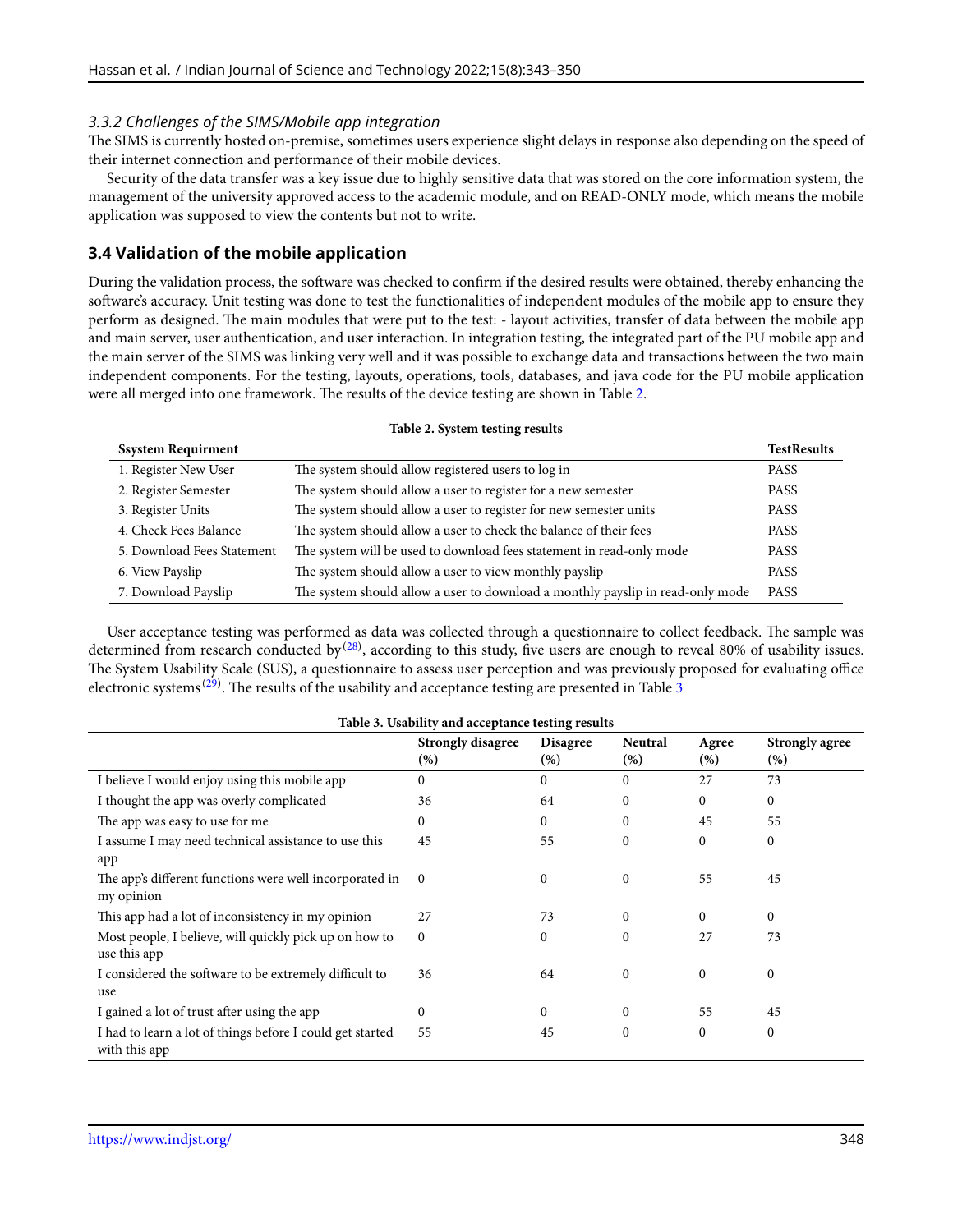### **3.5 General discussion on the results**

The use of mobile apps by students to access the core university student management system and their integration were explored in this paper. This paper presents the results of statistical analyses and validations conducted on data obtained through testing instruments and the design of mobile application systems. Findings show that laptops and smartphones, the majority of which run on the Android platform, are the two most common mobile devices among students, smartphones and laptops were the most commonly used mobile devices (98.7%) and laptops (94.0%). The majority of students agreed that the justifications for developing the app were valid while many students want access to course information, hostel information, and exam results, according to the study's findings, on the perceived use of mobile applications, 56% of students desired apps for classes and 53% exam results. The developed PU mobile application was able to successfully connect with SIMS to access services. Students and staff were able to log in to their accounts after authentication from the main server.

Unit, integration, and system testing were performed to ensure the intended specifications were met. The usability and acceptance testing were very successful with more than 90% of users liking the app while 45% more than 80% did not need any assistance to use the app and did not find it cumbersome. Also, 73% of the respondents did not find inconsistencies in the app as well as 73% learned quickly how to use the app.The conclusions that can be taken from the findings: first, universities have a lot of potentials to use mobile apps to provide seamless services to their students, employees, and stakeholders by integrating their current management systems with mobile apps, thus fully optimizing them, this paper adds to the limited literature on collecting, analyzing, specifying, and designing mobile device requirements and contributes to the knowledge on university mobile app usability and acceptance testing. Compared to standalone native apps, discussed in the literature review, the main advantages of the developed system are as follows;-

*•* Students and staff can easily access the SIMS through their connected smartphones anytime, anywhere.

*•* Large ques and congestion in offices have been reduced since most of the students prefer the mobile application to a physical office visit.

- Continuity of services during natural calamities or unforeseen disruption of services e.g. during a pandemic
- The use of the online support ticketing system in the mobile app for students seeking assistance on services. The limitations of the study are as follows; -
- *•* Some faculty members and students are used to hardcopy paper surveys, hence could not fill in through an online platform.
- *•* Since testing on a physical iOS smartphone was not possible due to resource limitations, it was performed on an emulator.

### **4 Conclusion and Future Work**

### **4.1 Conclusion**

The paper analyzed previous work on a mobile application for universities and institutions of higher learning and conducted the requirements and specifications of the mobile app. In the design phase, based on the functional and non-functional requirements were used to design the database and the user interface of a mobile application for accessing the students' management system in PU, which solves the problem of increasing accessibility of the university services to the staff and students.

The created mobile application "Pwani University" allows staff and students to access the SIMS, making university services more accessible anytime anywhere to them. The app's key benefit is the convenience that students can use their smartphones with Android or iOS platforms to access resources from anywhere as long as they are connected to the internet, saving them time and money. Therefore, the main contribution, is that higher education institutions can leverage their existing management information systems to extend and make them more accessible from fixed locations to connected smartphones for value addition, enhance staff and student's user experience.

#### **4.2 Future work**

The following are recommended for future work;

• Design of security architecture to add more sensitive features in mobile applications since the security of the university mobile application is paramount to ensure reliability and availability of services.

*•* Exploring the viabilities and validity of automated testing.